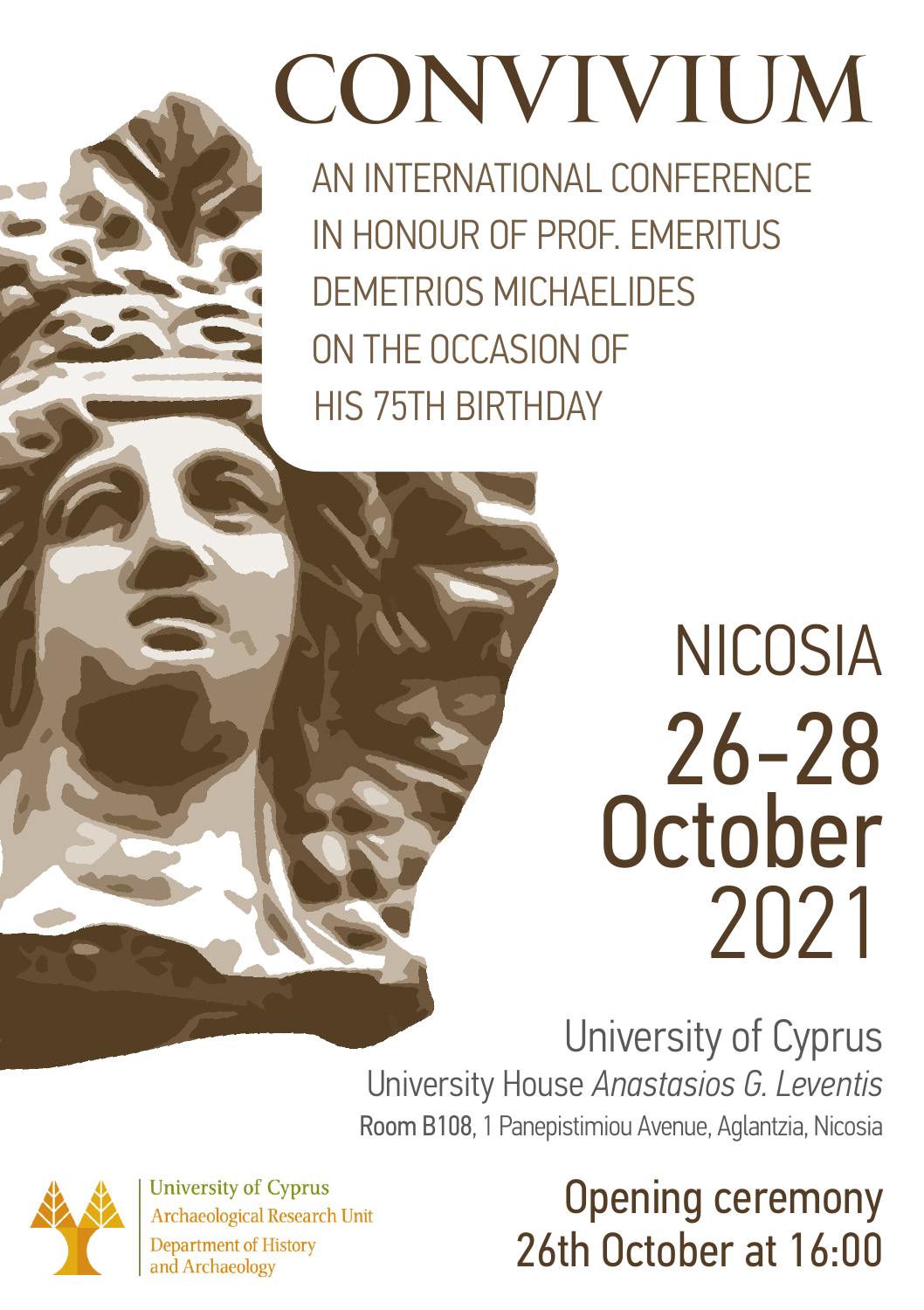The event follows all protocols, guidelines and appropriate safety measures to comply with precautionary procedures against the spread of coronavirus COVID-19, in accordance with the latest decree of the Ministry of Health. Please, kindly note that those attending are required to have a "Safe Pass" and wear a mask at all times.

The conference will also be broadcasted via ZOOM. Registration is required at the following link:

https://ucy.zoom.us/meeting/register/tJcpc-qtpj0rGdF4k7Kq22jwLcbdPsMf5GT7

The logo of the Conference is based on a terracotta figurine of Dionysos from the excavations of Prof. Demetrios Michaelides at the House of Orpheus in Nea Paphos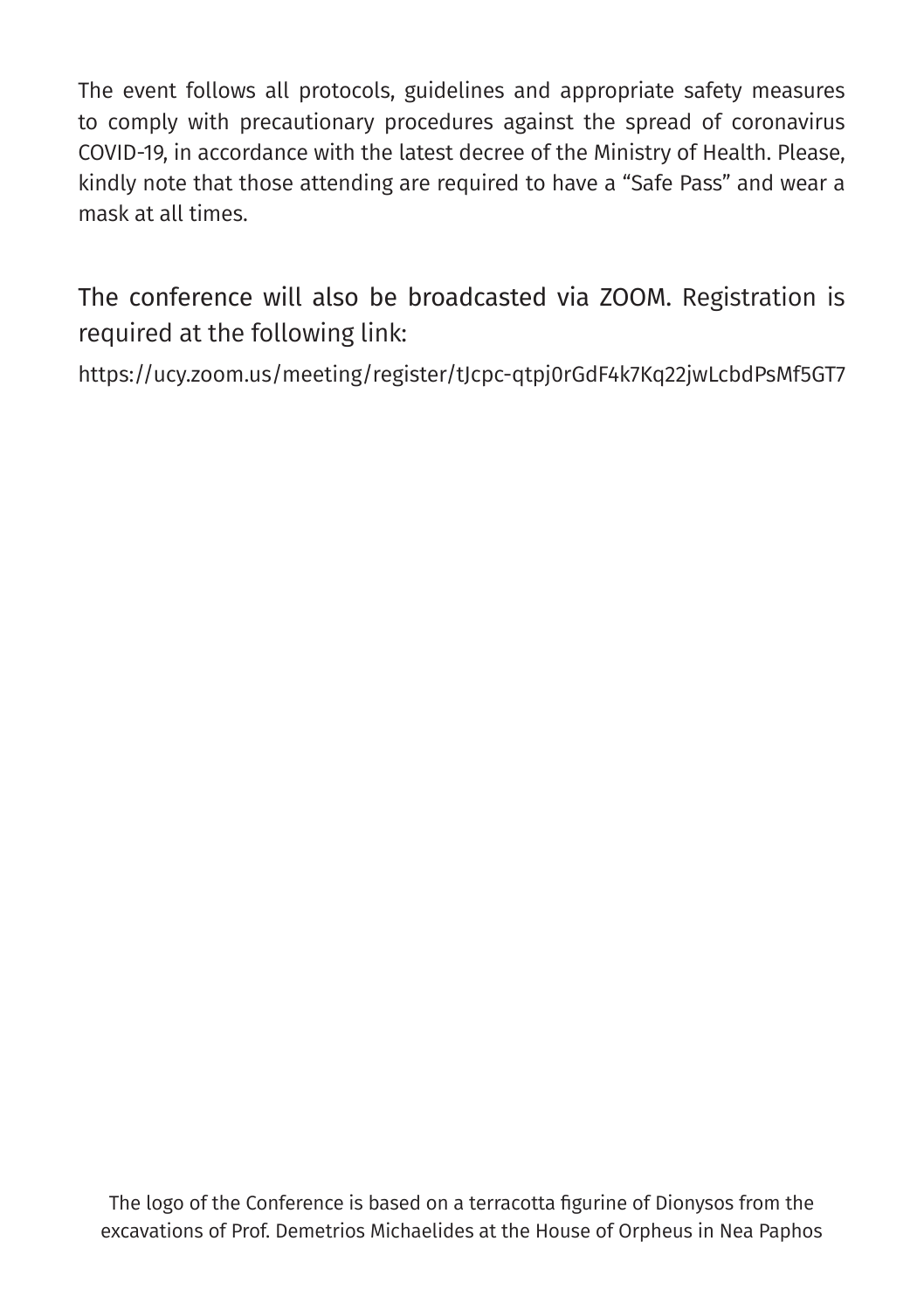### CONFERENCE PROGRAMME

Contributions marked in grey shade will be presented online

#### TUESDAY, 26 OCTOBER

#### 16.00 – 16.45 Welcome addresses

Dr Athanasios Vionis

Director of the Archaeological Research Unit

#### Prof. Irene-Anna Diakidoy

Vice-Rector for Academic Affairs of the University of Cyprus

Prof. Emer. Andreas Demetriou President of the Cyprus Academy of Sciences, Letters and Arts

Dr Marina Solomidou-Ieronymidou Director of the Department of Antiquities, Cyprus

Dr Lindy Crewe, Director of the Cyprus American Archaeological Research Institute

#### 16.45 – 17.00 Vasiliki Kassianidou

*Prof. Demetrios Michaelides and the Archaeological Research Unit of the University of Cyprus*

#### 17.00 – 17.30 Coffee break

#### 1st Session. Chair: Maria Parani

#### 17.30 – 17.55 Roberto Nardi

*The contribution of Professor Demetrios Michaelides to mosaic conservation in his role as President of the ICCM, 1996-2014*

#### 17.55 – 18.20 Jeanne Marie Teutonico

*The* MOSAIKON *Initiative: building a community of practice for the conservation of archaeological mosaics in the Mediterranean region*

18.20 – 18.45 Charalambos Bakirtzis and Giorgos Philotheou  *Αναστήλωση εκκλησιαστικών μνημείων της Κύπρου από το Τμήμα Αρχαιοτήτων με χορηγία του Ιδρύματος Α. Γ. Λεβέντη*

#### WEDNESDAY, 27 OCTOBER

1st Session. Chair: Maria Iacovou

10.00 – 10.25 Giorgos Papasavvas *'Ceci n'est pas une pipe.'*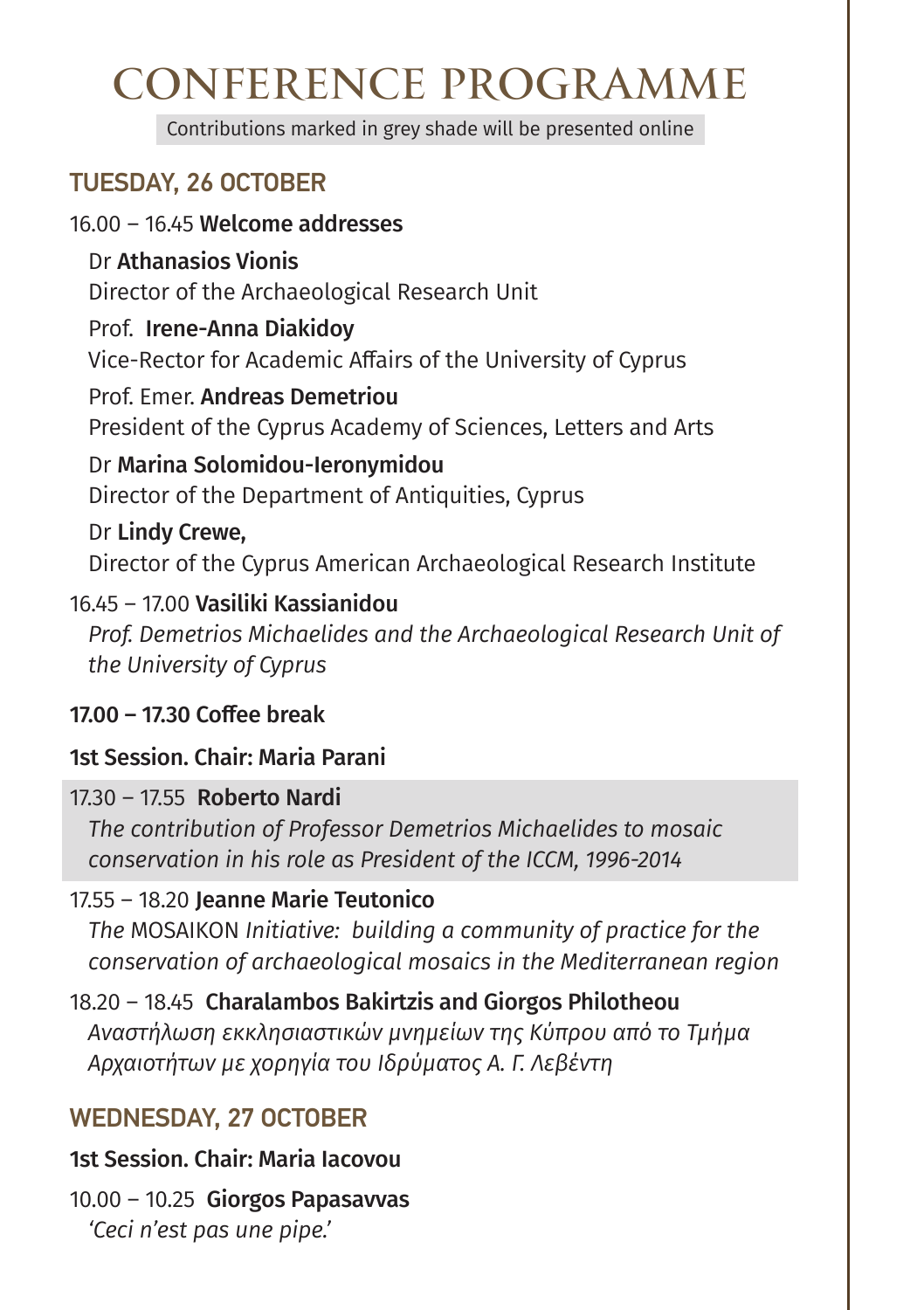#### 10.25 – 10.50 Claire Balandier

*The divine nectar, a universal panacea? Uses of honey in ancient medicine: comments on Egyptian, Greek and Roman sources*

#### 10.50 – 11.15 John Lund

NIKIAC*, a Rhodian (?) provider of the* lykion *medicine in the Hellenistic Period*

#### 11.15 – 11.40 Euphrosyne Rizopoulou-Egoumenidou

*Folk medicine and magic in Cyprus: the* Katastihon *of the Dragoman Hadjigeorgakis (1794) and the* Ιatrosophikon *of the priest-monk Metrophanes of Machairas*

#### 11.40 – 12.10 Coffee Break

#### 2nd Session. Chair: Sabine Fourrier

#### 12.10 – 12.35 Antoine Hermary

*L'étonnant succès 'international' d'une catégorie d'amphores chypriotes (IVe s. av. J.-C.)*

#### 12.35 – 13.00 Anthi Kaldeli

*Production and distribution of Late Roman amphorae in the Eastern Mediterranean: an holistic approach based on finds from Cyprus*

#### 13.00 – 13.25 Stella Demesticha

*Late Roman transport amphora kilns in Cyprus: a short-lived maritime industry?*

#### 13.25 – 14.30 Lunch Break

#### 3rd Session. Chair: Ourania Kouka

#### 14.30 – 14.55 Ewdoksia Papuci-Władyka

*Nea Paphos as production centre of pottery in the Hellenistic period – the contribution of Polish research in Maloutena and Agora*

#### 14.55 – 15.20 Jolanta Mlynarczyk

*Raise your cup in a toast to the divinity! The vessels used at the stibadium of the temple on the Fabrika Hill, Nea Paphos*

#### 15.20 – 15.45 Monika Rekowska

*Baubo in Poland? An unknown terracotta from Cyrenaica in the National Museum in Warsaw*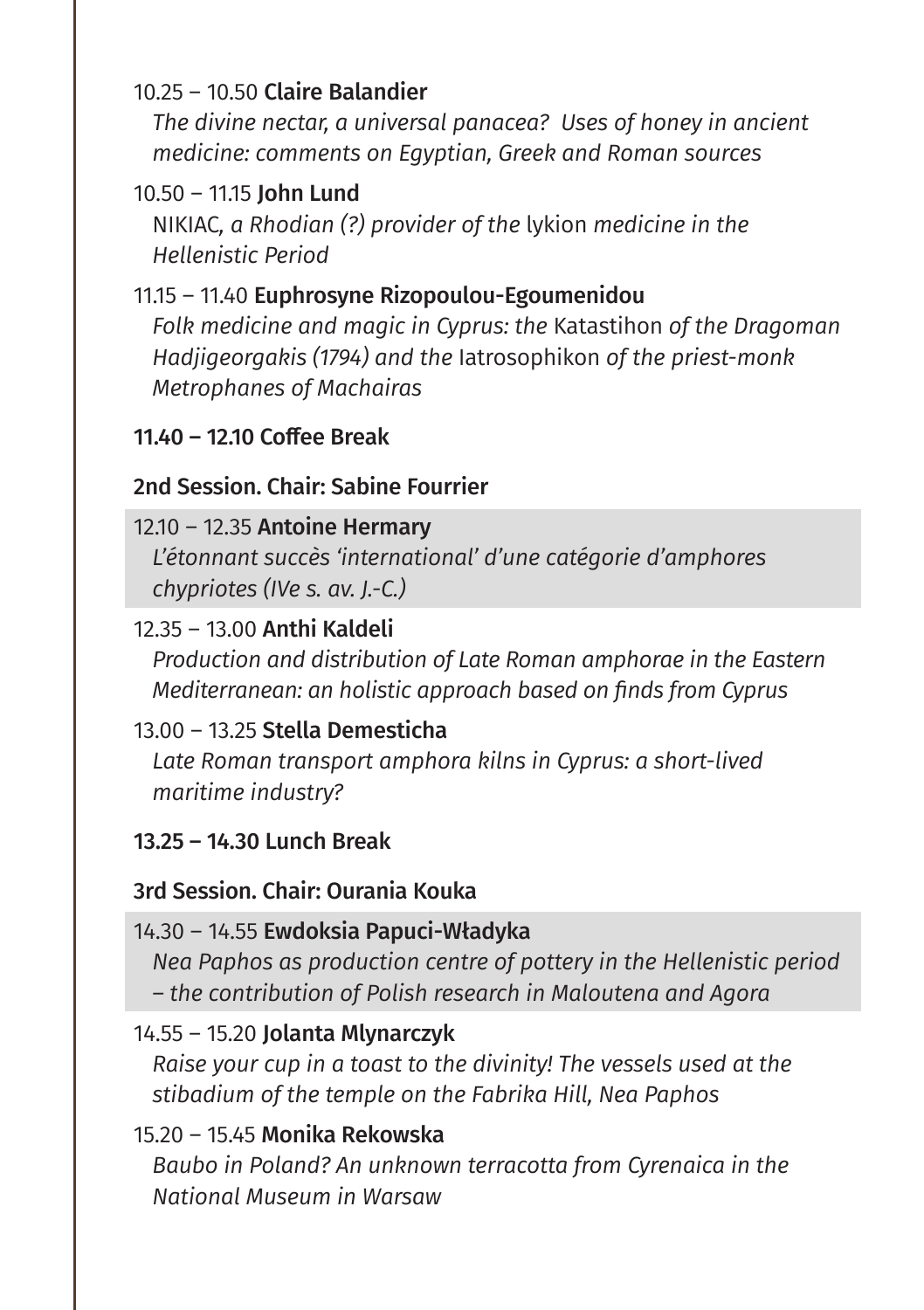#### 15.45 – 16.10 Giorgos Papantoniou

*Cypriot terracottas between Localism and Koinae: exploring religious transformation from the Archaic to the Roman period*

#### 16.10 – 16.40 Coffee Break

#### 4th Session. Chair: Michalis Olympios

#### 16.40 – 17.05 Philippe Pergola

*La Corse, de Rome à Pise (IIIème av. J.-C.-XIIIème ap. J.-C.), entre mer et montagne (réflexions sur une communauté insulaire à deux vitesses)*

#### 17.05 – 17.30 Demetra Papanikola-Bakirtzi and Nicholas Coureas  *Εφυαλωμένη επιτραπέζια κεραμική στη Μεσαιωνική Κύπρο: Παράμετροι διάδοσης και παράγοντες αγοράς*

#### 17.30 – 17.55 Iosif Hadjikyriakos

Genio et Voliptati*. The Islamic ceramic collection of Gabriele D'Annunzio*

#### 17.55 – 18.20 Nicholas Stanley-Price

*Another former member of the Department of Antiquities: Theophilus Mogabgab of Famagusta*

#### THURSDAY, 28 OCTOBER

#### 1st Session. Chair: Vasiliki Kassianidou

- 10.00 10.25 Fryni Hadjichristofi *'A Calliope but which Calliope' on the mosaic pavement at Akaki*
- 10.25 10.50 Anne-Marie Guimier-Sorbets and Alain Guimier *Sur les mosaïques et les peintures, un oiseau peu (re)connu: la talève sultane (porphyrio porphyrio, purple swamphen)*

#### 10.50 – 11.15 Pelli Mastora  *Τα λάθη του ψηφοθέτη*

11.15 – 11.40 Marie-Louise von Wartburg-Maier  *The mosaics of Palaepaphos (Kouklia): a first overview*

#### 11.40 – 12.10 Coffee Break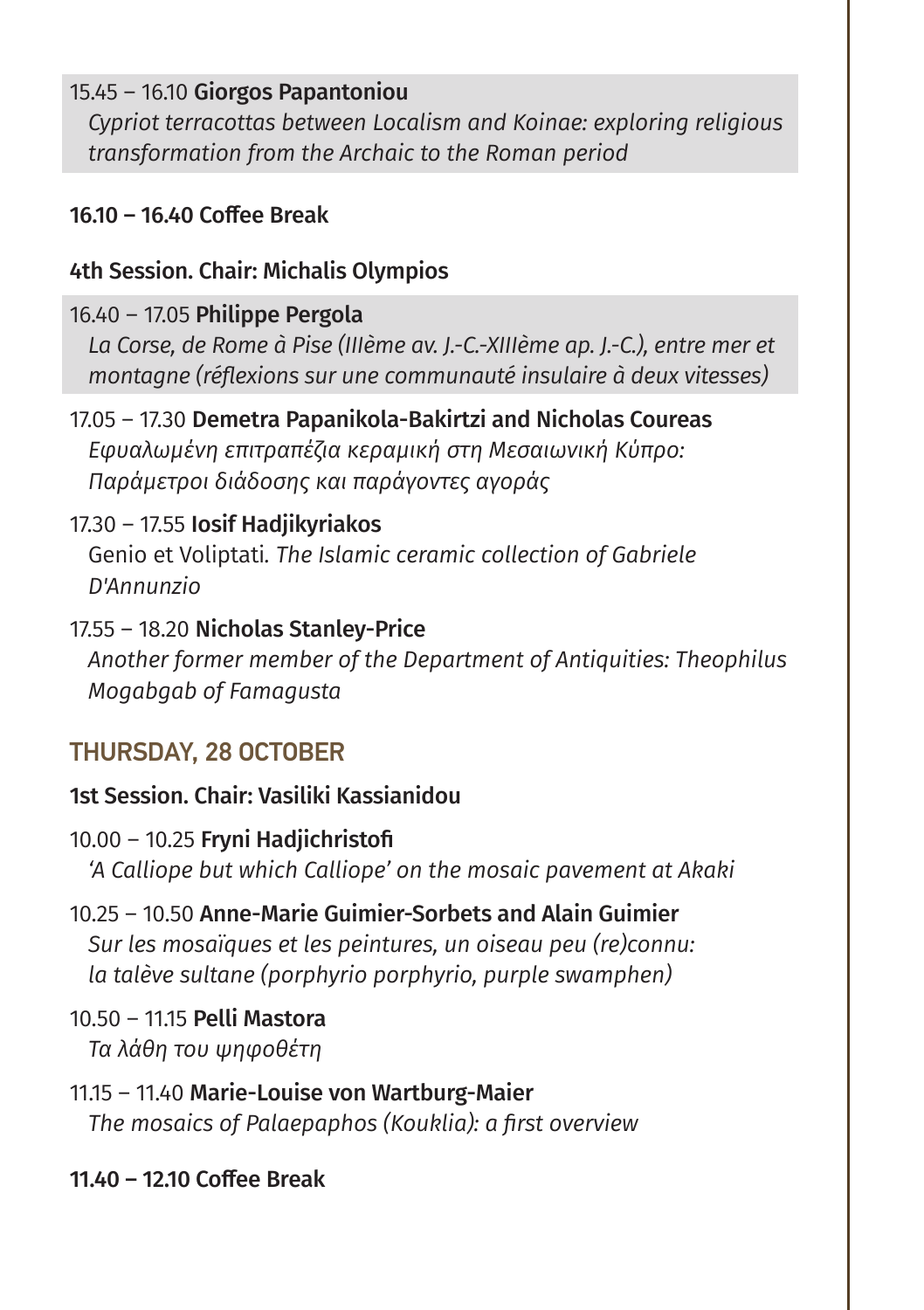#### 2nd Session. Chair: Apostolos Sarris

#### 12.10 – 12.35 Stathis Raptou

Ηρακλίσκος Δρακονοπνίγων *από το Μάριον*

#### 12.35 – 13.00 Eleonora Gasparini

*Roman housing on two shores of the Mediterranean: the evidence from Nea Paphos (Cyprus) and Berenice (Cyrenaica)*

#### 13.00 – 13.25 Craig Barker

*The necropoleis of Nea Paphos: reassessing Hellenistic and Roman burials in the Cypriot capital*

#### 13.25 – 14.30 Lunch Break

#### 3rd Session. Chair: Lindy Crewe

#### 14.30 – 14.55 Skevi Christodoulou

*Documenting the spacer-pin technique in the bathhouses of Cyprus*

#### 14.55 – 15.20 Patrizio Pensabene

*Kourion: the Corinthian façade of a luxury Roman* oecus

#### 15.20 – 15.45 Joan Breton Connelly

*Maritime connectivity and the sacred: Yeronisos-Maniki-Cape Drepanon in the Late Hellenistic and Early Byzantine periods*

#### 15.45 – 16.10 Theotokis Theodoulou

*Similarities in four Cypriot harbours of the turbulent end of 4th c. BC and their interpretation*

#### 16.10 – 16.40 Coffee Break

#### 4th Session. Chair: Jenny Webb

16.40 – 17.05 Giorgos Deligiannakis *Elite values and urban histories in Late Roman Cyprus*

#### 17.05 – 17.30 Katherine Dunbabin

Vivas cum tuis: *observations on the use of mosaics for salutations and good wishes*

#### 17.30 – 17.55 Tassos Papacostas

*Paphos in the 16th century AD: desolate backwater or dynamic provincial centre?*

#### 17:55 – 18:15 Closing Remarks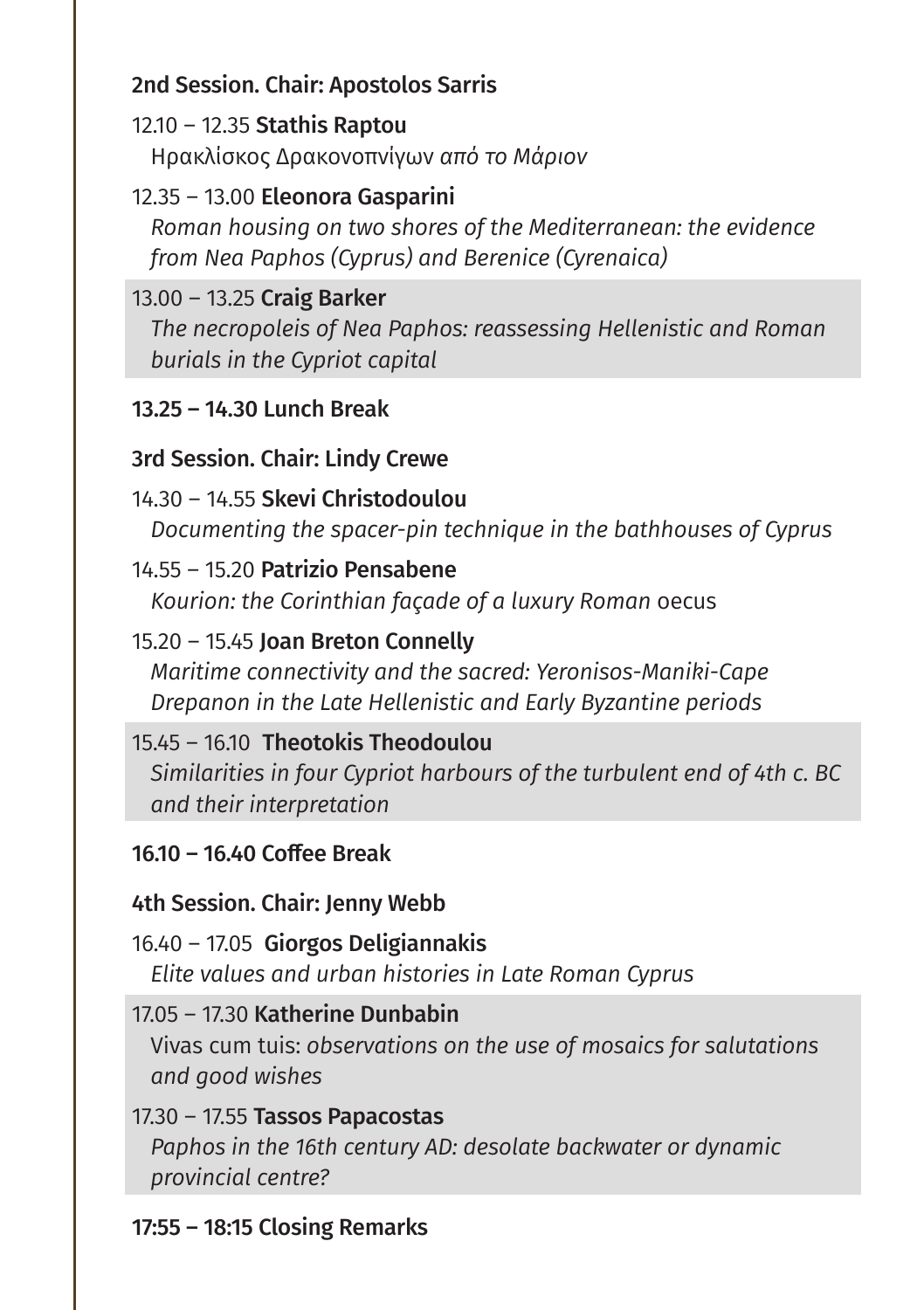#### Organising Committee

Vasiliki Kassianidou Stella Demesticha Maria Iacovou Ourania Kouka Michalis Olympios Giorgos Papasavvas Maria Parani Apostolos Sarris Athanasios Vionis